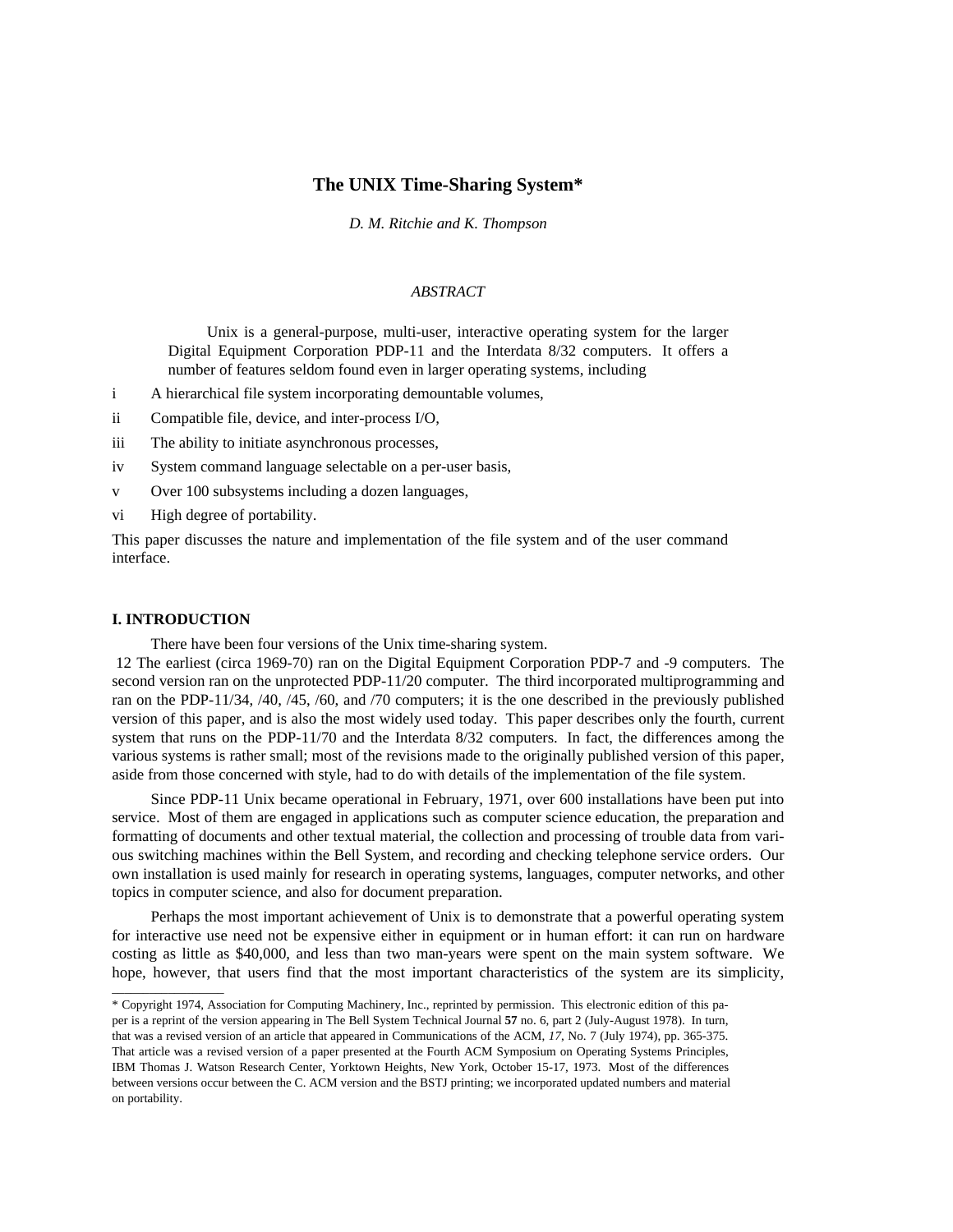elegance, and ease of use.

Besides the operating system proper, some major programs available under Unix are

C compiler Text editor based on QED[1]; Assembler, linking loader, symbolic debugger Phototypesetting and equation setting programs[2, 3] Dozens of languages including Fortran 77, Basic, Snobol, APL, Algol 68, M6, TMG, Pascal

There is a host of maintenance, utility, recreation and novelty programs, all written locally. The Unix user community, which numbers in the thousands, has contributed many more programs and languages. It is worth noting that the system is totally self-supporting. All Unix software is maintained on the system; likewise, this paper and all other documents in this issue were generated and formatted by the Unix editor and text formatting programs.

# **II. HARDWARE AND SOFTWARE ENVIRONMENT**

The PDP-11/70 on which the Research Unix system is installed is a 16-bit word (8-bit byte) computer with 768K bytes of core memory; the system kernel occupies 90K bytes about equally divided between code and data tables. This system, however, includes a very large number of device drivers and enjoys a generous allotment of space for I/O buffers and system tables; a minimal system capable of running the software mentioned above can require as little as 96K bytes of core altogether. There are even larger installations; see the description of the PWB/UNIX systems [4, 5], for example. There are also much smaller, though somewhat restricted, versions of the system [6].

Our own PDP-11 has two 200-Mb moving-head disks for file system storage and swapping. There are 20 variable-speed communications interfaces attached to 300- and 1200-baud data sets, and an additional 12 communication lines hard-wired to 9600-baud terminals and satellite computers. There are also several 2400- and 4800-baud synchronous communication interfaces used for machine-to-machine file transfer. Finally, there is a variety of miscellaneous devices including nine-track magnetic tape, a line printer, a voice synthesizer, a phototypesetter, a digital switching network, and a chess machine.

The preponderance of Unix software is written in the abovementioned C language [7]. Early versions of the operating system were written in assembly language, but during the summer of 1973, it was rewritten in C. The size of the new system was about one-third greater than that of the old. Since the new system not only became much easier to understand and to modify but also included many functional improvements, including multiprogramming and the ability to share reentrant code among several user programs, we consider this increase in size quite acceptable.

### **III. THE FILE SYSTEM**

The most important role of the system is to provide a file system. From the point of view of the user, there are three kinds of files: ordinary disk files, directories, and special files.

### **3.1 Ordinary files**

A file contains whatever information the user places on it, for example, symbolic or binary (object) programs. No particular structuring is expected by the system. A file of text consists simply of a string of characters, with lines demarcated by the newline character. Binary programs are sequences of words as they will appear in core memory when the program starts executing. A few user programs manipulate files with more structure; for example, the assembler generates, and the loader expects, an object file in a particular format. However, the structure of files is controlled by the programs that use them, not by the system.

## **3.2 Directories**

Directories provide the mapping between the names of files and the files themselves, and thus induce a structure on the file system as a whole. Each user has a directory of his own files; he may also create subdirectories to contain groups of files conveniently treated together. A directory behaves exactly like an ordinary file except that it cannot be written on by unprivileged programs, so that the system controls the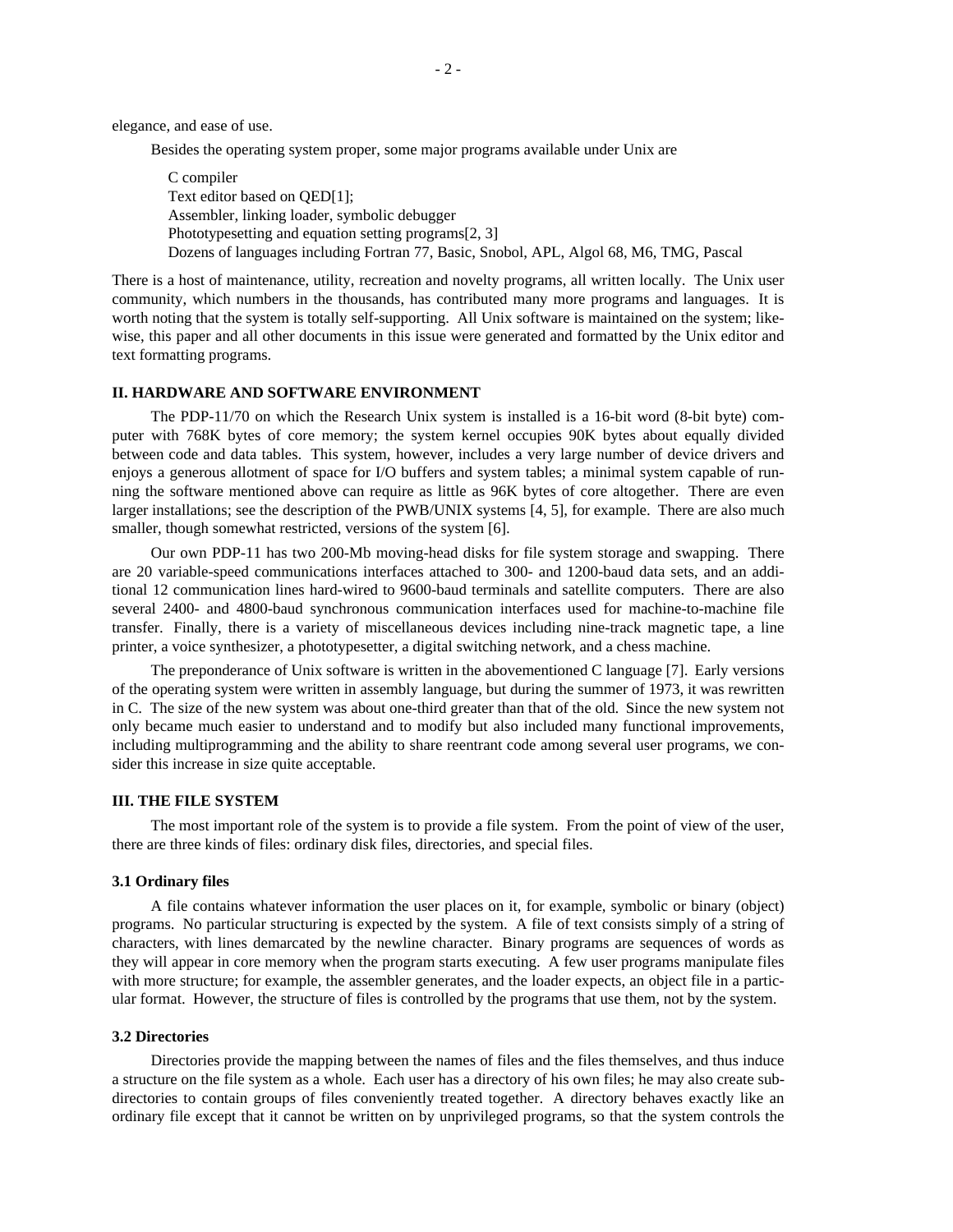contents of directories. However, anyone with appropriate permission may read a directory just like any other file.

The system maintains several directories for its own use. One of these is the **root** directory. All files in the system can be found by tracing a path through a chain of directories until the desired file is reached. The starting point for such searches is often the **root**. Other system directories contain all the programs provided for general use; that is, all the *commands*. As will be seen, however, it is by no means necessary that a program reside in one of these directories for it to be executed.

Files are named by sequences of 14 or fewer characters. When the name of a file is specified to the system, it may be in the form of a *path name*, which is a sequence of directory names separated by slashes, ''/'', and ending in a file name. If the sequence begins with a slash, the search begins in the root directory. The name **/alpha/beta/gamma** causes the system to search the root for directory **alpha**, then to search **alpha** for **beta**, finally to find **gamma** in **beta**. **gamma** may be an ordinary file, a directory, or a special file. As a limiting case, the name ''/'' refers to the root itself.

A path name not starting with ''/'' causes the system to begin the search in the user's current directory. Thus, the name **alpha/beta** specifies the file named **beta** in subdirectory **alpha** of the current directory. The simplest kind of name, for example, **alpha**, refers to a file that itself is found in the current directory. As another limiting case, the null file name refers to the current directory.

The same non-directory file may appear in several directories under possibly different names. This feature is called *linking*; a directory entry for a file is sometimes called a link. The Unix system differs from other systems in which linking is permitted in that all links to a file have equal status. That is, a file does not exist within a particular directory; the directory entry for a file consists merely of its name and a pointer to the information actually describing the file. Thus a file exists independently of any directory entry, although in practice a file is made to disappear along with the last link to it.

Each directory always has at least two entries. The name ''**.**'' in each directory refers to the directory itself. Thus a program may read the current directory under the name ''**.**'' without knowing its complete path name. The name ''**. .**'' by convention refers to the parent of the directory in which it appears, that is, to the directory in which it was created.

The directory structure is constrained to have the form of a rooted tree. Except for the special entries '' **.**'' and ''**. .**'', each directory must appear as an entry in exactly one other directory, which is its parent. The reason for this is to simplify the writing of programs that visit subtrees of the directory structure, and more important, to avoid the separation of portions of the hierarchy. If arbitrary links to directories were permitted, it would be quite difficult to detect when the last connection from the root to a directory was severed.

## **3.3 Special files**

Special files constitute the most unusual feature of the Unix file system. Each supported I/O device is associated with at least one such file. Special files are read and written just like ordinary disk files, but requests to read or write result in activation of the associated device. An entry for each special file resides in directory **/dev**, although a link may be made to one of these files just as it may to an ordinary file. Thus, for example, to write on a magnetic tape one may write on the file **/dev/mt**. Special files exist for each communication line, each disk, each tape drive, and for physical main memory. Of course, the active disks and the memory special file are protected from indiscriminate access.

There is a threefold advantage in treating I/O devices this way: file and device I/O are as similar as possible; file and device names have the same syntax and meaning, so that a program expecting a file name as a parameter can be passed a device name; finally, special files are subject to the same protection mechanism as regular files.

#### **3.4 Removable file systems**

Although the root of the file system is always stored on the same device, it is not necessary that the entire file system hierarchy reside on this device. There is a **mount** system request with two arguments: the name of an existing ordinary file, and the name of a special file whose associated storage volume (e.g., a disk pack) should have the structure of an independent file system containing its own directory hierarchy.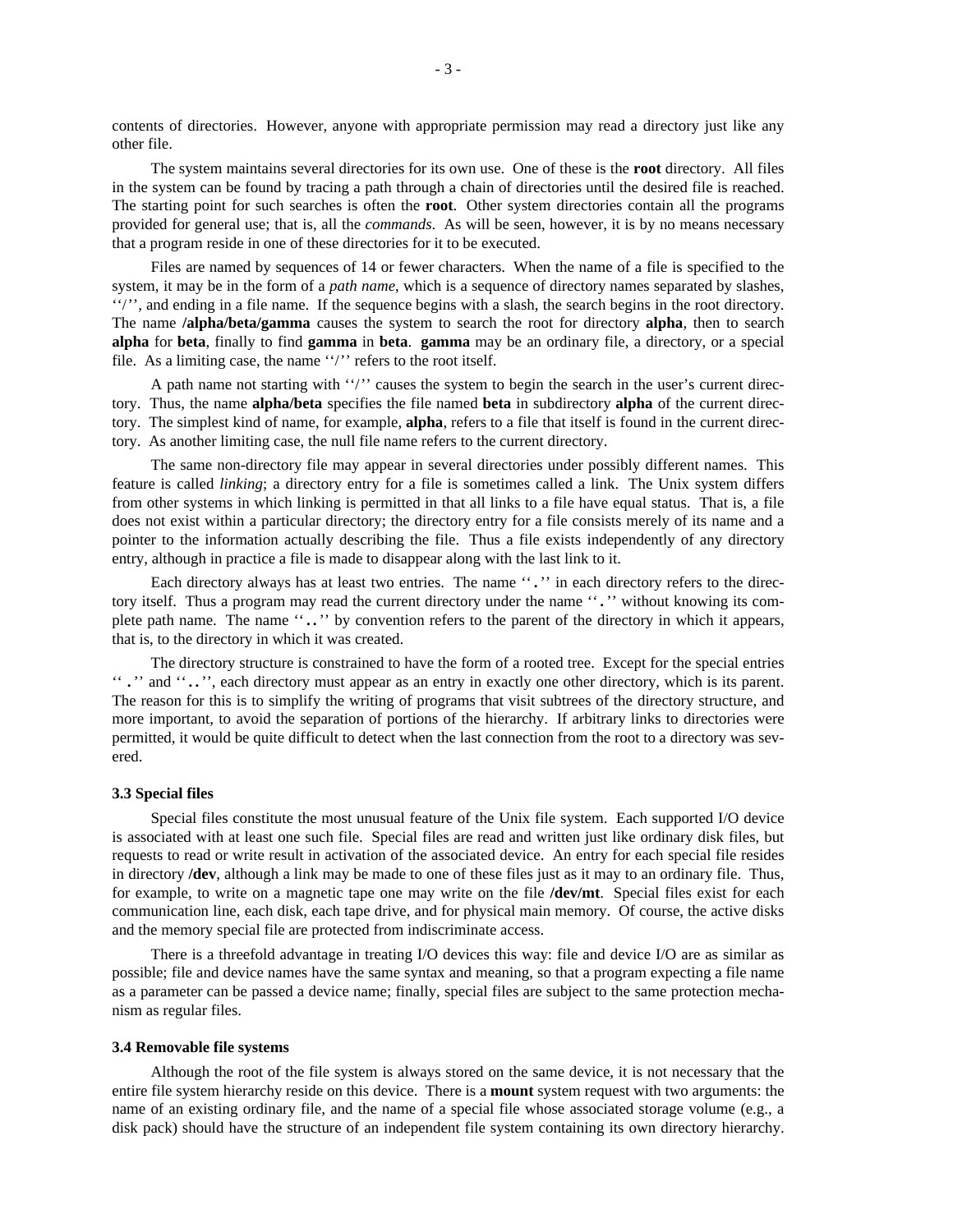The effect of **mount** is to cause references to the heretofore ordinary file to refer instead to the root directory of the file system on the removable volume. In effect, **mount** replaces a leaf of the hierarchy tree (the ordinary file) by a whole new subtree (the hierarchy stored on the removable volume). After the **mount**, there is virtually no distinction between files on the removable volume and those in the permanent file system. In our installation, for example, the root directory resides on a small partition of one of our disk drives, while the other drive, which contains the user's files, is mounted by the system initialization sequence. A mountable file system is generated by writing on its corresponding special file. A utility program is available to create an empty file system, or one may simply copy an existing file system.

There is only one exception to the rule of identical treatment of files on different devices: no link may exist between one file system hierarchy and another. This restriction is enforced so as to avoid the elaborate bookkeeping that would otherwise be required to assure removal of the links whenever the removable volume is dismounted.

#### **3.5 Protection**

Although the access control scheme is quite simple, it has some unusual features. Each user of the system is assigned a unique user identification number. When a file is created, it is marked with the user ID of its owner. Also given for new files is a set of ten protection bits. Nine of these specify independently read, write, and execute permission for the owner of the file, for other members of his group, and for all remaining users.

If the tenth bit is on, the system will temporarily change the user identification (hereafter, user ID) of the current user to that of the creator of the file whenever the file is executed as a program. This change in user ID is effective only during the execution of the program that calls for it. The set-user-ID feature provides for privileged programs that may use files inaccessible to other users. For example, a program may keep an accounting file that should neither be read nor changed except by the program itself. If the setuser-ID bit is on for the program, it may access the file although this access might be forbidden to other programs invoked by the given program's user. Since the actual user ID of the invoker of any program is always available, set-user-ID programs may take any measures desired to satisfy themselves as to their invoker's credentials. This mechanism is used to allow users to execute the carefully written commands that call privileged system entries. For example, there is a system entry invokable only by the ''superuser'' (below) that creates an empty directory. As indicated above, directories are expected to have entries for "**.**" and "...". The command which creates a directory is owned by the super-user and has the setuser-ID bit set. After it checks its invoker's authorization to create the specified directory, it creates it and makes the entries for "**.**" and "..".

Because anyone may set the set-user-ID bit on one of his own files, this mechanism is generally available without administrative intervention. For example, this protection scheme easily solves the MOO accounting problem posed by ''Aleph-null.'' [8]

The system recognizes one particular user ID (that of the ''super-user'') as exempt from the usual constraints on file access; thus (for example), programs may be written to dump and reload the file system without unwanted interference from the protection system.

### **3.6 I/O calls**

The system calls to do I/O are designed to eliminate the differences between the various devices and styles of access. There is no distinction between ''random'' and ''sequential'' I/O, nor is any logical record size imposed by the system. The size of an ordinary file is determined by the number of bytes written on it; no predetermination of the size of a file is necessary or possible.

To illustrate the essentials of I/O, some of the basic calls are summarized below in an anonymous language that will indicate the required parameters without getting into the underlying complexities. Each call to the system may potentially result in an error return, which for simplicity is not represented in the calling sequence.

To read or write a file assumed to exist already, it must be opened by the following call:

 $filep = open(name, flag)$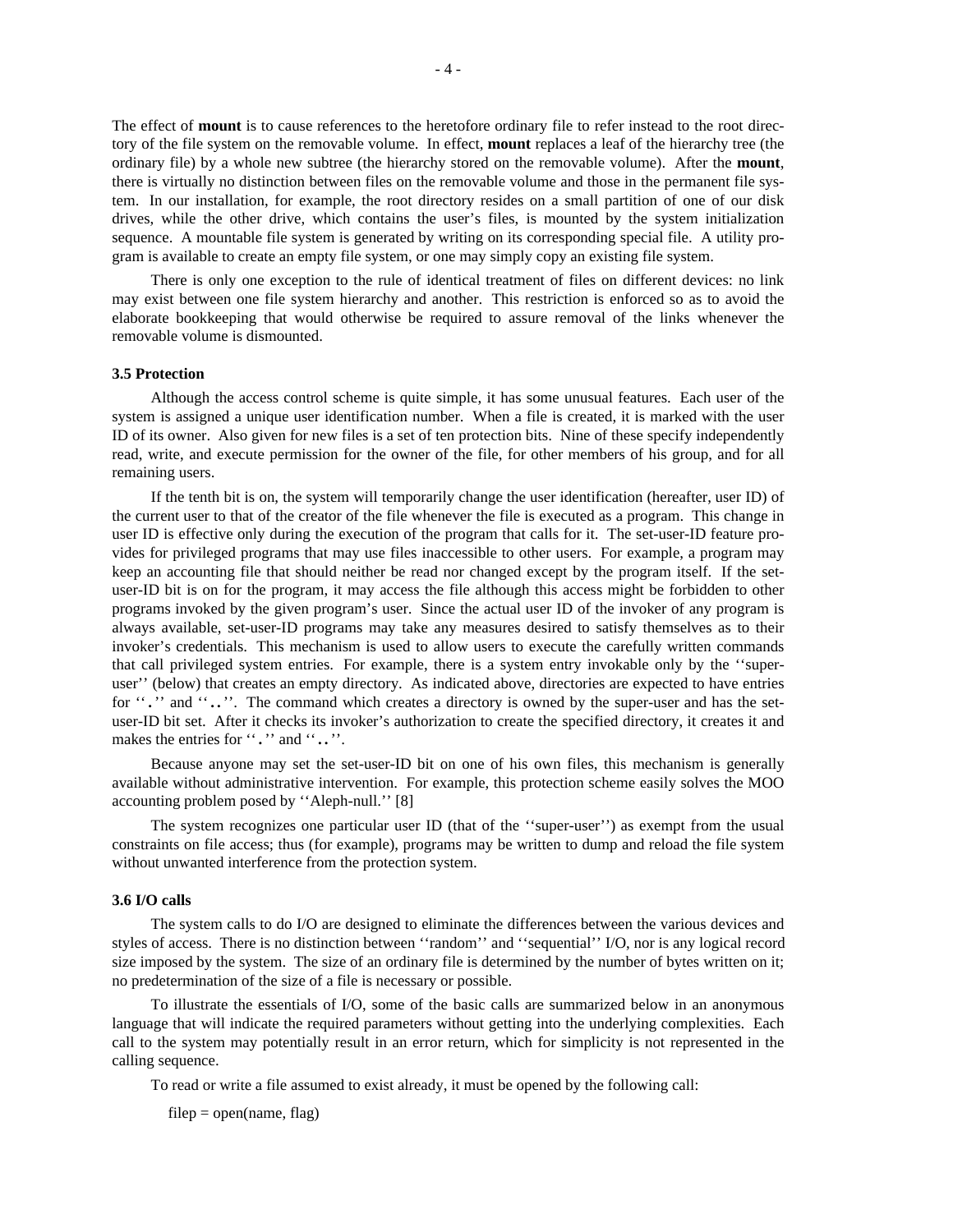where **name** indicates the name of the file. An arbitrary path name may be given. The **flag** argument indicates whether the file is to be read, written, or ''updated,'' that is, read and written simultaneously.

The returned value **filep** is called a *file descriptor*. It is a small integer used to identify the file in subsequent calls to read, write, or otherwise manipulate the file.

To create a new file or completely rewrite an old one, there is a **create** system call that creates the given file if it does not exist, or truncates it to zero length if it does exist; **create** also opens the new file for writing and, like **open**, returns a file descriptor.

The file system maintains no locks visible to the user, nor is there any restriction on the number of users who may have a file open for reading or writing. Although it is possible for the contents of a file to become scrambled when two users write on it simultaneously, in practice difficulties do not arise. We take the view that locks are neither necessary nor sufficient, in our environment, to prevent interference between users of the same file. They are unnecessary because we are not faced with large, single-file data bases maintained by independent processes. They are insufficient because locks in the ordinary sense, whereby one user is prevented from writing on a file that another user is reading, cannot prevent confusion when, for example, both users are editing a file with an editor that makes a copy of the file being edited.

There are, however, sufficient internal interlocks to maintain the logical consistency of the file system when two users engage simultaneously in activities such as writing on the same file, creating files in the same directory, or deleting each other's open files.

Except as indicated below, reading and writing are sequential. This means that if a particular byte in the file was the last byte written (or read), the next I/O call implicitly refers to the immediately following byte. For each open file there is a pointer, maintained inside the system, that indicates the next byte to be read or written. If *n* bytes are read or written, the pointer advances by *n* bytes.

Once a file is open, the following calls may be used:

 $n = read(filep, buffer, count)$  $n =$  write(filep, buffer, count)

Up to **count** bytes are transmitted between the file specified by **filep** and the byte array specified by **buffer**. The returned value **n** is the number of bytes actually transmitted. In the **write** case, **n** is the same as **count** except under exceptional conditions, such as I/O errors or end of physical medium on special files; in a **read**, however, **n** may without error be less than **count**. If the read pointer is so near the end of the file that reading **count** characters would cause reading beyond the end, only sufficient bytes are transmitted to reach the end of the file; also, typewriter-like terminals never return more than one line of input. When a **read** call returns with **n** equal to zero, the end of the file has been reached. For disk files this occurs when the read pointer becomes equal to the current size of the file. It is possible to generate an end-of-file from a terminal by use of an escape sequence that depends on the device used.

Bytes written affect only those parts of a file implied by the position of the write pointer and the count; no other part of the file is changed. If the last byte lies beyond the end of the file, the file is made to grow as needed.

To do random (direct-access) I/O it is only necessary to move the read or write pointer to the appropriate location in the file.

### $location = lseek(filep, offset, base)$

The pointer associated with **filep** is moved to a position **offset** bytes from the beginning of the file, from the current position of the pointer, or from the end of the file, depending on **base. offset** may be negative. For some devices (e.g., paper tape and terminals) seek calls are ignored. The actual offset from the beginning of the file to which the pointer was moved is returned in **location**.

There are several additional system entries having to do with I/O and with the file system that will not be discussed. For example: close a file, get the status of a file, change the protection mode or the owner of a file, create a directory, make a link to an existing file, delete a file.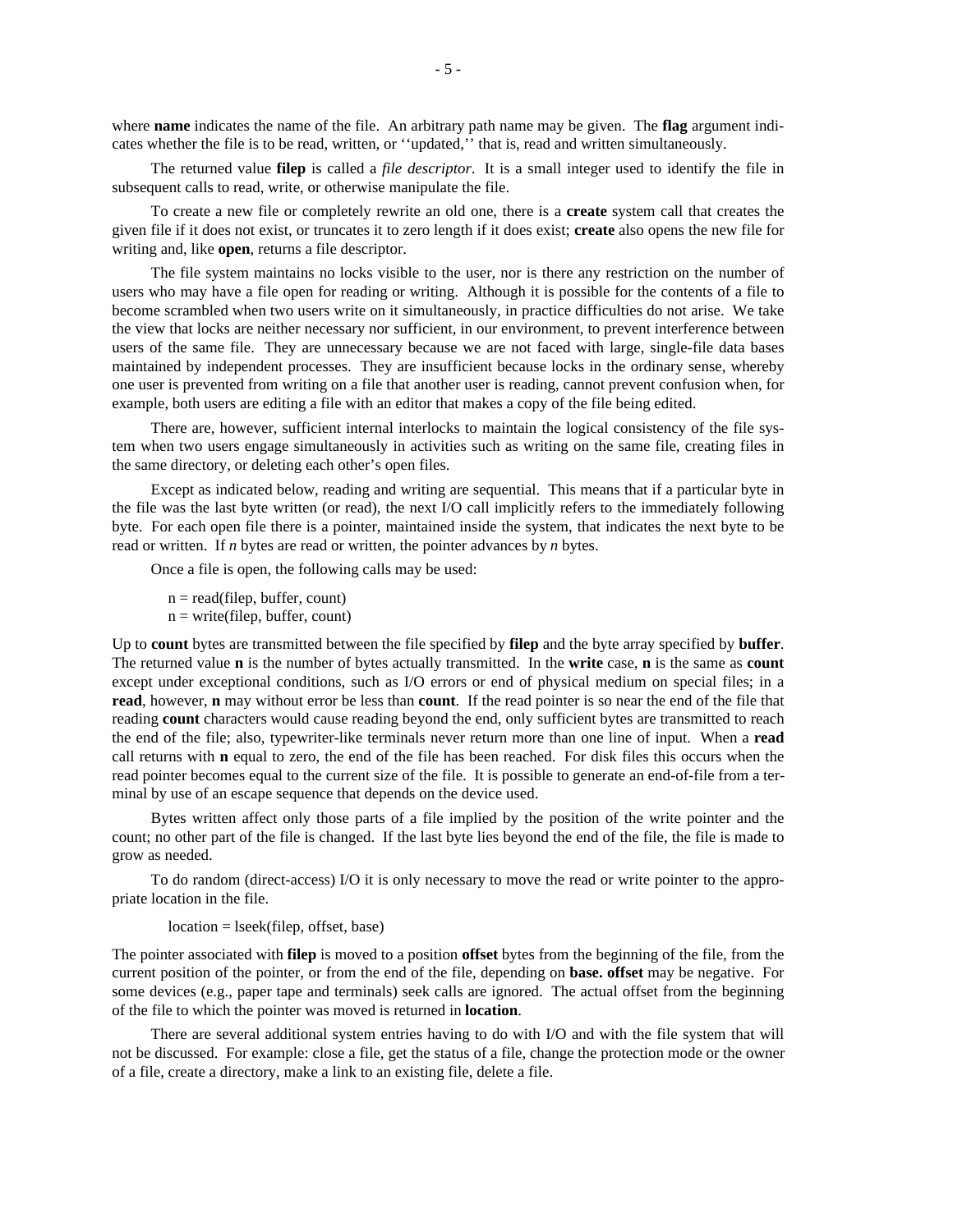#### **IV. IMPLEMENTATION OF THE FILE SYSTEM**

As mentioned in Section 3.2 above, a directory entry contains only a name for the associated file and a pointer to the file itself. This pointer is an integer called the *i-number* (for index number) of the file. When the file is accessed, its i-number is used as an index into a system table (the *i-list*) stored in a known part of the device on which the directory resides. The entry found thereby (the file's *i-node*) contains the description of the file:

- i the user and group-ID of its owner
- ii its protection bits
- iii the physical disk or tape addresses for the file contents
- iv its size
- v time of creation, last use, and last modification
- vi the number of links to the file, that is, the number of times it appears in a directory
- vii a code indicating whether the file is a directory, an ordinary file, or a special file.

The purpose of an **open** or **create** system call is to turn the path name given by the user into an i-number by searching the explicitly or implicitly named directories. Once a file is open, its device, i-number, and read/write pointer are stored in a system table indexed by the file descriptor returned by the **open** or **create**. Thus, during a subsequent call to read or write the file, the descriptor may be easily related to the information necessary to access the file.

When a new file is created, an i-node is allocated for it and a directory entry is made that contains the name of the file and the i-node number. Making a link to an existing file involves creating a directory entry with the new name, copying the i-number from the original file entry, and incrementing the link-count field of the i-node. Removing (deleting) a file is done by decrementing the link-count of the i-node specified by its directory entry and erasing the directory entry. If the link-count drops to 0, any disk blocks in the file are freed and the i-node is de-allocated.

The space on all disks that contain a file system is divided into a number of 512-byte blocks logically addressed from 0 up to a limit that depends on the device. There is space in the i-node of each file for 13 device addresses. For nonspecial files, the first 10 device addresses point at the first 10 blocks of the file. If the file is larger than 10 blocks, the 11 device address points to an indirect block containing up to 128 addresses of additional blocks in the file. Still larger files use the twelfth device address of the i-node to point to a double-indirect block naming 128 indirect blocks, each pointing to 128 blocks of the file. If required, the thirteenth device address is a triple-indirect block. Thus files may conceptually grow to  $[(10+128+128<sup>o</sup>2+128<sup>o</sup>3)*512]$  bytes. Once opened, bytes numbered below 5120 can be read with a single disk access; bytes in the range 5120 to 70,656 require two accesses; bytes in the range 70,656 to 8,459,264 require three accesses; bytes from there to the largest file (1,082,201,088) require four accesses. In practice, a device cache mechanism (see below) proves effective in eliminating most of the indirect fetches.

The foregoing discussion applies to ordinary files. When an I/O request is made to a file whose inode indicates that it is special, the last 12 device address words are immaterial, and the first specifies an internal *device name*, which is interpreted as a pair of numbers representing, respectively, a device type and subdevice number. The device type indicates which system routine will deal with I/O on that device; the subdevice number selects, for example, a disk drive attached to a particular controller or one of several similar terminal interfaces.

In this environment, the implementation of the **mount** system call (Section 3.4) is quite straightforward. **mount** maintains a system table whose argument is the i-number and device name of the ordinary file specified during the **mount**, and whose corresponding value is the device name of the indicated special file. This table is searched for each i-number/device pair that turns up while a path name is being scanned during an **open** or **create**; if a match is found, the i-number is replaced by the i-number of the root directory and the device name is replaced by the table value.

To the user, both reading and writing of files appear to be synchronous and unbuffered. That is, immediately after return from a **read** call the data are available; conversely, after a **write** the user's workspace may be reused. In fact, the system maintains a rather complicated buffering mechanism that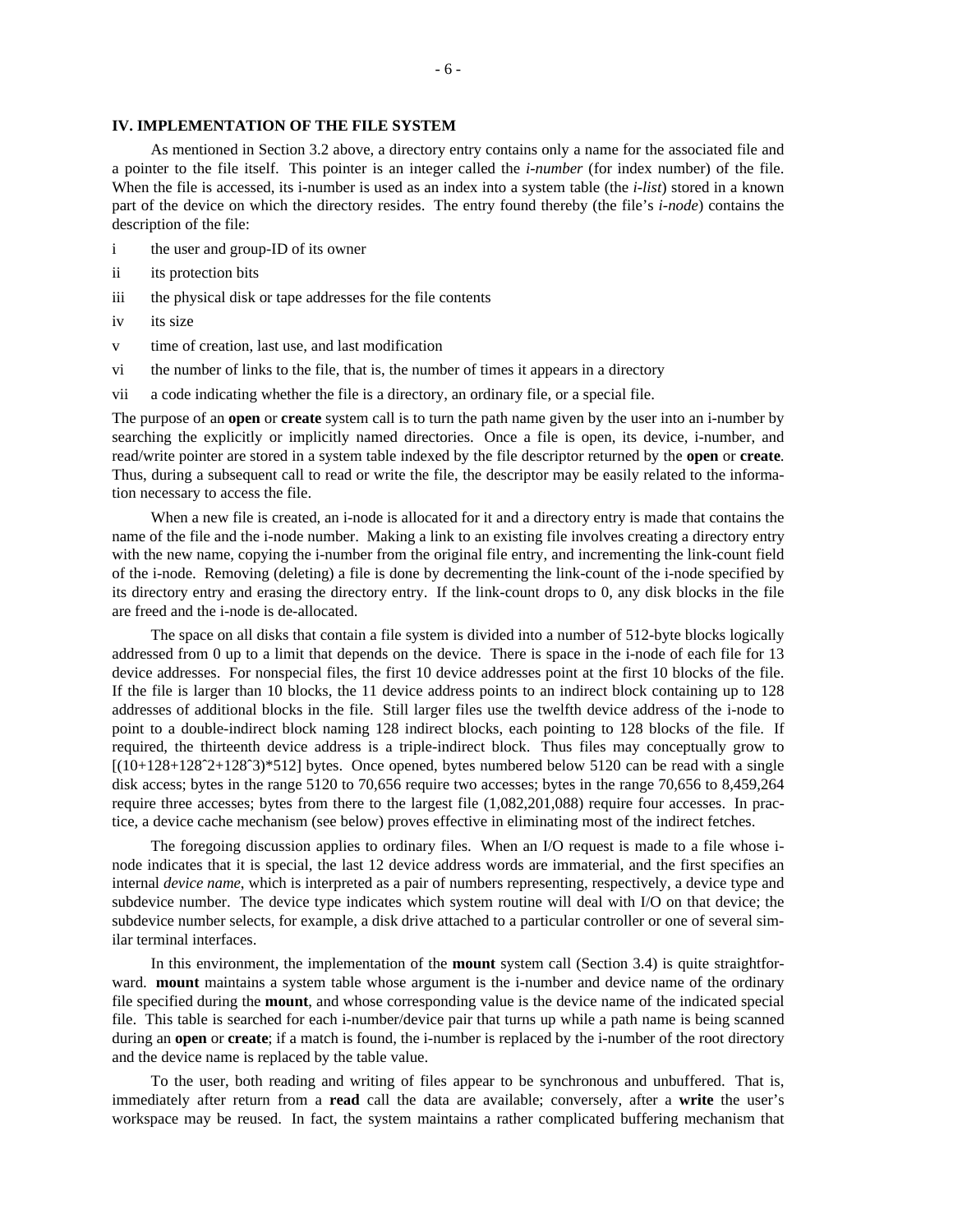reduces greatly the number of I/O operations required to access a file. Suppose a **write** call is made specifying transmission of a single byte. The system will search its buffers to see whether the affected disk block currently resides in main memory; if not, it will be read in from the device. Then the affected byte is replaced in the buffer and an entry is made in a list of blocks to be written. The return from the **write** call may then take place, although the actual I/O may not be completed until a later time. Conversely, if a single byte is read, the system determines whether the secondary storage block in which the byte is located is already in one of the system's buffers; if so, the byte can be returned immediately. If not, the block is read into a buffer and the byte picked out.

The system recognizes when a program has made accesses to sequential blocks of a file, and asynchronously pre-reads the next block. This significantly reduces the running time of most programs while adding little to system overhead.

A program that reads or writes files in units of 512 bytes has an advantage over a program that reads or writes a single byte at a time, but the gain is not immense; it comes mainly from the avoidance of system overhead. If a program is used rarely or does no great volume of I/O, it may quite reasonably read and write in units as small as it wishes.

The notion of the i-list is an unusual feature of Unix. In practice, this method of organizing the file system has proved quite reliable and easy to deal with. To the system itself, one of its strengths is the fact that each file has a short, unambiguous name related in a simple way to the protection, addressing, and other information needed to access the file. It also permits a quite simple and rapid algorithm for checking the consistency of a file system, for example, verification that the portions of each device containing useful information and those free to be allocated are disjoint and together exhaust the space on the device. This algorithm is independent of the directory hierarchy, because it need only scan the linearly organized i-list. At the same time the notion of the i-list induces certain peculiarities not found in other file system organizations. For example, there is the question of who is to be charged for the space a file occupies, because all directory entries for a file have equal status. Charging the owner of a file is unfair in general, for one user may create a file, another may link to it, and the first user may delete the file. The first user is still the owner of the file, but it should be charged to the second user. The simplest reasonably fair algorithm seems to be to spread the charges equally among users who have links to a file. Many installations avoid the issue by not charging any fees at all.

#### **V. PROCESSES AND IMAGES**

An *image* is a computer execution environment. It includes a memory image, general register values, status of open files, current directory and the like. An image is the current state of a pseudo-computer.

A *process* is the execution of an image. While the processor is executing on behalf of a process, the image must reside in main memory; during the execution of other processes it remains in main memory unless the appearance of an active, higher-priority process forces it to be swapped out to the disk.

The user-memory part of an image is divided into three logical segments. The program text segment begins at location 0 in the virtual address space. During execution, this segment is write-protected and a single copy of it is shared among all processes executing the same program. At the first hardware protection byte boundary above the program text segment in the virtual address space begins a non-shared, writable data segment, the size of which may be extended by a system call. Starting at the highest address in the virtual address space is a stack segment, which automatically grows downward as the stack pointer fluctuates.

#### **5.1 Processes**

Except while the system is bootstrapping itself into operation, a new process can come into existence only by use of the **fork** system call:

 $processid = fork()$ 

When **fork** is executed, the process splits into two independently executing processes. The two processes have independent copies of the original memory image, and share all open files. The new processes differ only in that one is considered the parent process: in the parent, the returned **processid** actually identifies the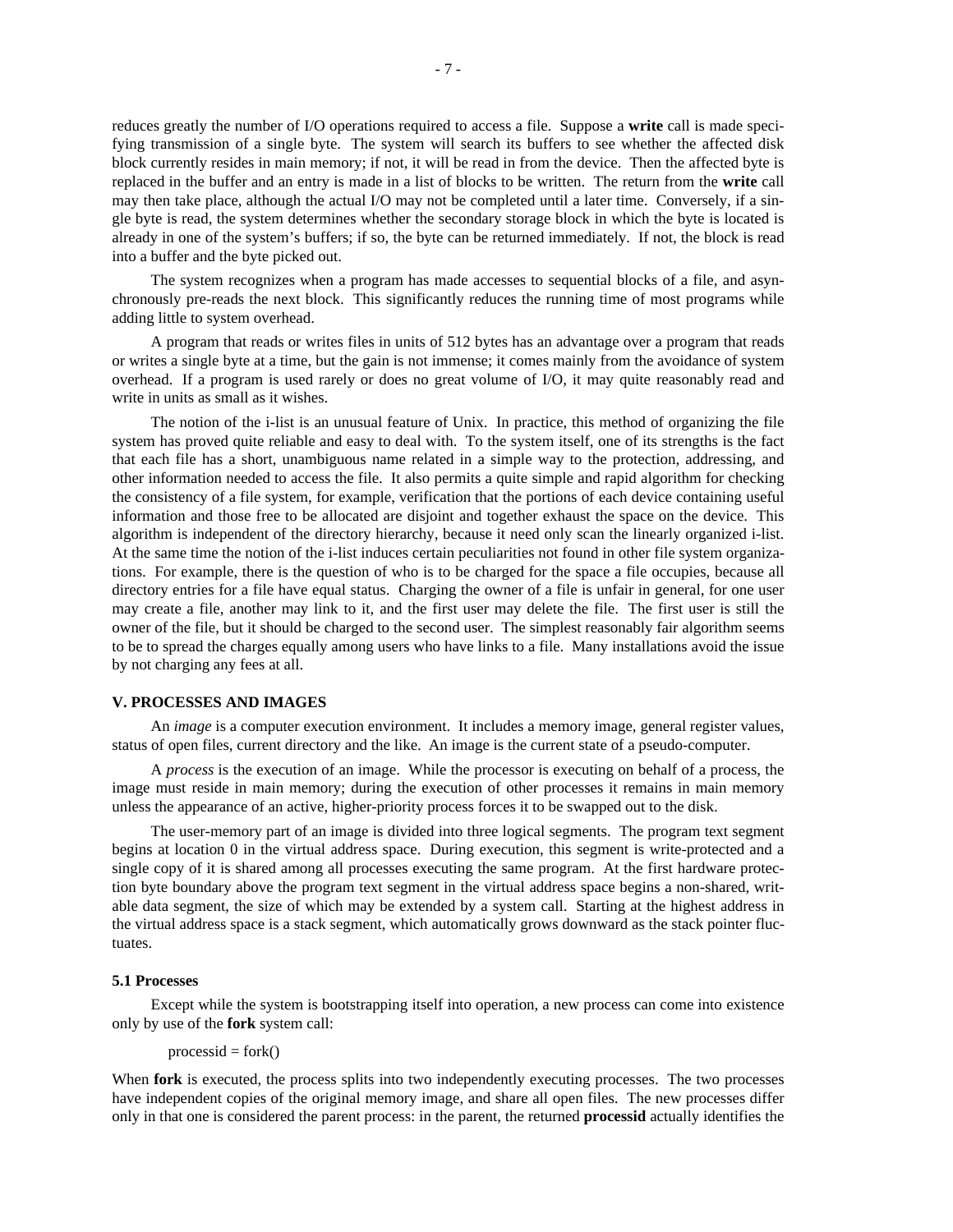child process and is never 0, while in the child, the returned value is always 0.

Because the values returned by **fork** in the parent and child process are distinguishable, each process may determine whether it is the parent or child.

#### **5.2 Pipes**

Processes may communicate with related processes using the same system **read** and **write** calls that are used for file-system I/O. The call:

 $filep = pipe()$ 

returns a file descriptor **filep** and creates an inter-process channel called a *pipe*. This channel, like other open files, is passed from parent to child process in the image by the **fork** call. A **read** using a pipe file descriptor waits until another process writes using the file descriptor for the same pipe. At this point, data are passed between the images of the two processes. Neither process need know that a pipe, rather than an ordinary file, is involved.

Although inter-process communication via pipes is a quite valuable tool (see Section 6.2), it is not a completely general mechanism, because the pipe must be set up by a common ancestor of the processes involved.

## **5.3 Execution of programs**

Another major system primitive is invoked by

 $\text{execute}(\text{file}, \arg_1, \arg_2, ..., \arg_n)$ 

which requests the system to read in and execute the program named by **file**, passing it string arguments **arg<sub>1</sub>**, **arg<sub>2</sub>**, **...**, **arg<sub>n</sub>**. All the code and data in the process invoking **execute** is replaced from the file, but open files, current directory, and inter-process relationships are unaltered. Only if the call fails, for example because **file** could not be found or because its execute-permission bit was not set, does a return take place from the **execute** primitive; it resembles a ''jump'' machine instruction rather than a subroutine call.

#### **5.4 Process synchronization**

Another process control system call:

 $processid = wait(status)$ 

causes its caller to suspend execution until one of its children has completed execution. Then **wait** returns the **processid** of the terminated process. An error return is taken if the calling process has no descendants. Certain status from the child process is also available.

#### **5.5 Termination**

Lastly:

exit(status)

terminates a process, destroys its image, closes its open files, and generally obliterates it. The parent is notified through the **wait** primitive, and **status** is made available to it. Processes may also terminate as a result of various illegal actions or user-generated signals (Section VII below).

#### **VI. THE SHELL**

For most users, communication with the system is carried on with the aid of a program called the shell. The shell is a command-line interpreter: it reads lines typed by the user and interprets them as requests to execute other programs. (The shell is described fully elsewhere [9], so this section will discuss only the theory of its operation.) In simplest form, a command line consists of the command name followed by arguments to the command, all separated by spaces:

command  $\arg_1 \arg_2 ... \arg_n$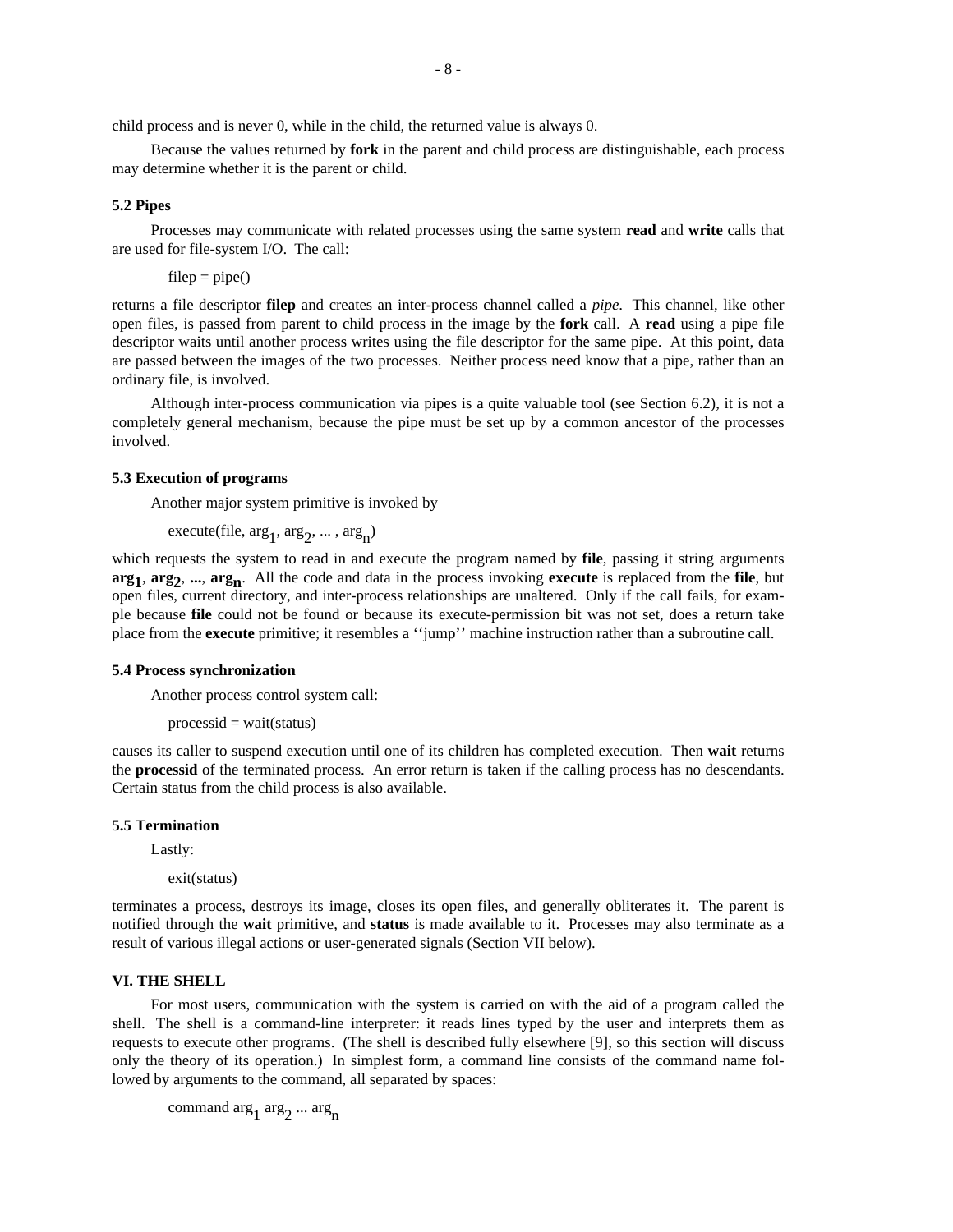The shell splits up the command name and the arguments into separate strings. Then a file with name **command** is sought; **command** may be a path name including the ''/'' character to specify any file in the system. If **command** is found, it is brought into memory and executed. The arguments collected by the shell are accessible to the command. When the command is finished, the shell resumes its own execution, and indicates its readiness to accept another command by typing a prompt character.

If file **command** cannot be found, the shell generally prefixes a string such as **/bin/** to **command** and attempts again to find the file. Directory **/bin** contains commands intended to be generally used. (The sequence of directories to be searched may be changed by user request.)

#### **6.1 Standard I/O**

The discussion of I/O in Section III above seems to imply that every file used by a program must be opened or created by the program in order to get a file descriptor for the file. Programs executed by the shell, however, start off with three open files with file descriptors 0, 1, and 2. As such a program begins execution, file 1 is open for writing, and is best understood as the standard output file. Except under circumstances indicated below, this file is the user's terminal. Thus programs that wish to write informative information ordinarily use file descriptor 1. Conversely, file 0 starts off open for reading, and programs that wish to read messages typed by the user read this file.

The shell is able to change the standard assignments of these file descriptors from the user's terminal printer and keyboard. If one of the arguments to a command is prefixed by ''>'', file descriptor 1 will, for the duration of the command, refer to the file named after the ''>''. For example:

ls

ordinarily lists, on the typewriter, the names of the files in the current directory. The command:

ls >there

creates a file called **there** and places the listing there. Thus the argument >**there** means ''place output on **there**.'' On the other hand:

ed

ordinarily enters the editor, which takes requests from the user via his keyboard. The command

ed <script

interprets **script** as a file of editor commands; thus ''<script'' means ''take input from **script.''**

Although the file name following "<" or ">" appears to be an argument to the command, in fact it is interpreted completely by the shell and is not passed to the command at all. Thus no special coding to handle I/O redirection is needed within each command; the command need merely use the standard file descriptors 0 and 1 where appropriate.

File descriptor 2 is, like file 1, ordinarily associated with the terminal output stream. When an output-diversion request with ">" is specified, file 2 remains attached to the terminal, so that commands may produce diagnostic messages that do not silently end up in the output file.

### **6.2 Filters**

An extension of the standard I/O notion is used to direct output from one command to the input of another. A sequence of commands separated by vertical bars causes the shell to execute all the commands simultaneously and to arrange that the standard output of each command be delivered to the standard input of the next command in the sequence. Thus in the command line:

ls  $|pr-2|$  opr

**ls** lists the names of the files in the current directory; its output is passed to **pr**, which paginates its input with dated headings. (The argument ''−2'' requests double-column output.) Likewise, the output from **pr** is input to **opr**; this command spools its input onto a file for off-line printing.

This procedure could have been carried out more clumsily by: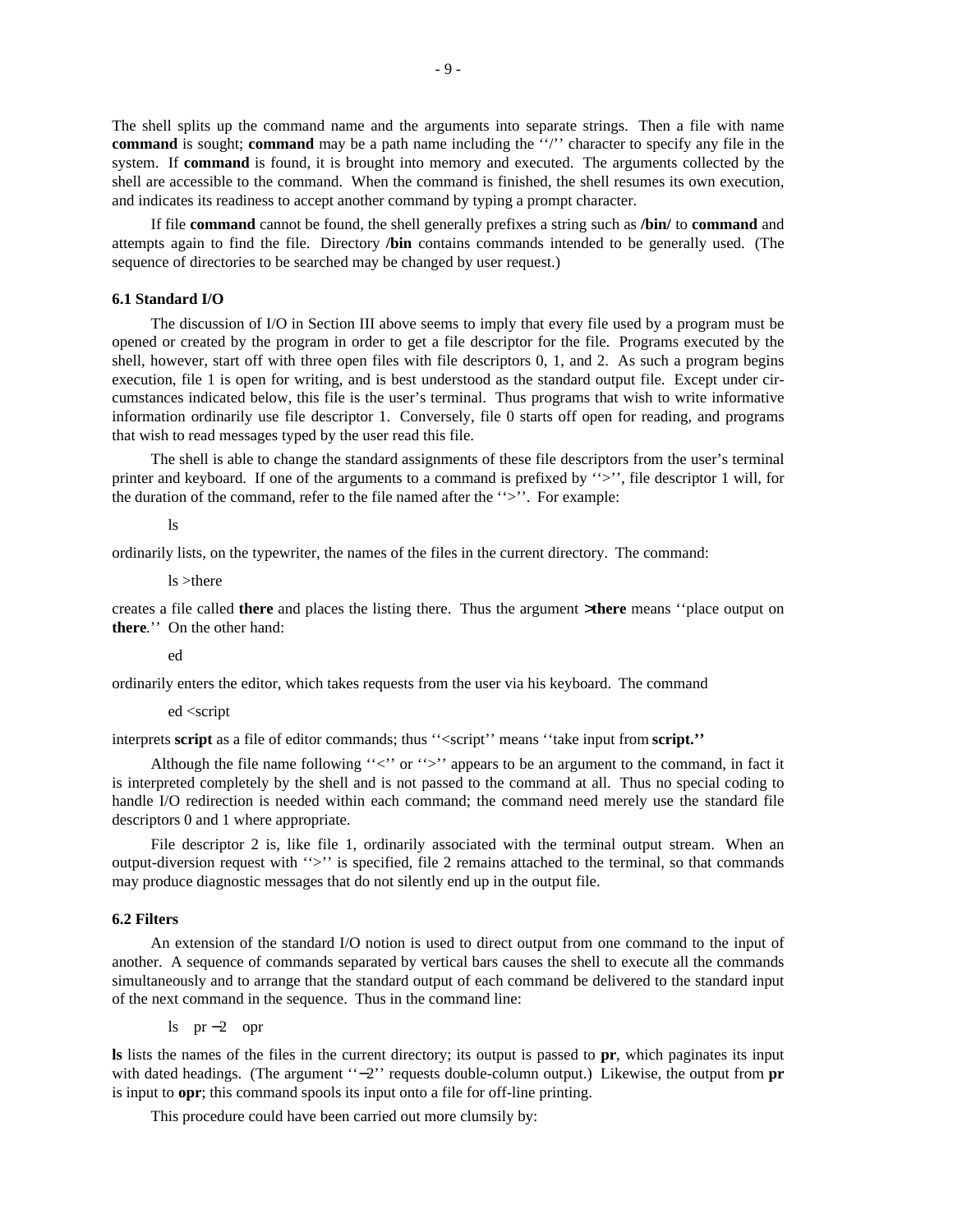ls >temp1 pr −2 <temp1 >temp2 opr <temp2

followed by removal of the temporary files. In the absence of the ability to redirect output and input, a still clumsier method would have been to require the **ls** command to accept user requests to paginate its output, to print in multi-column format, and to arrange that its output be delivered off-line. Actually it would be surprising, and in fact unwise for efficiency reasons, to expect authors of commands such as **ls** to provide such a wide variety of output options.

A program such as **pr** which copies its standard input to its standard output (with processing) is called a *filter*. Some filters that we have found useful perform character transliteration, selection of lines according to a pattern, sorting of the input, and encryption and decryption.

### **6.3 Command separators; multitasking**

Another feature provided by the shell is relatively straightforward. Commands need not be on different lines; instead they may be separated by semicolons:

ls; ed

will first list the contents of the current directory, then enter the editor.

A related feature is more interesting. If a command is followed by ''**&**,'' the shell will not wait for the command to finish before prompting again; instead, it is ready immediately to accept a new command. For example:

as source >output &

causes **source** to be assembled, with diagnostic output going to **output**; no matter how long the assembly takes, the shell returns immediately. When the shell does not wait for the completion of a command, the identification number of the process running that command is printed. This identification may be used to wait for the completion of the command or to terminate it. The " $\&$ " may be used several times in a line:

as source >output &  $\vert$  ls >files &

does both the assembly and the listing in the background. In these examples, an output file other than the terminal was provided; if this had not been done, the outputs of the various commands would have been intermingled.

The shell also allows parentheses in the above operations. For example:

(date; ls)  $\geq x \&$ 

writes the current date and time followed by a list of the current directory onto the file **x**. The shell also returns immediately for another request.

#### **6.4 The shell as a command; command files**

The shell is itself a command, and may be called recursively. Suppose file **tryout** contains the lines:

as source mv a.out testprog testprog

The **mv** command causes the file **a.out** to be renamed **testprog. a.out** is the (binary) output of the assembler, ready to be executed. Thus if the three lines above were typed on the keyboard, **source** would be assembled, the resulting program renamed **testprog**, and **testprog** executed. When the lines are in **tryout**, the command:

sh <tryout

would cause the shell **sh** to execute the commands sequentially.

The shell has further capabilities, including the ability to substitute parameters and to construct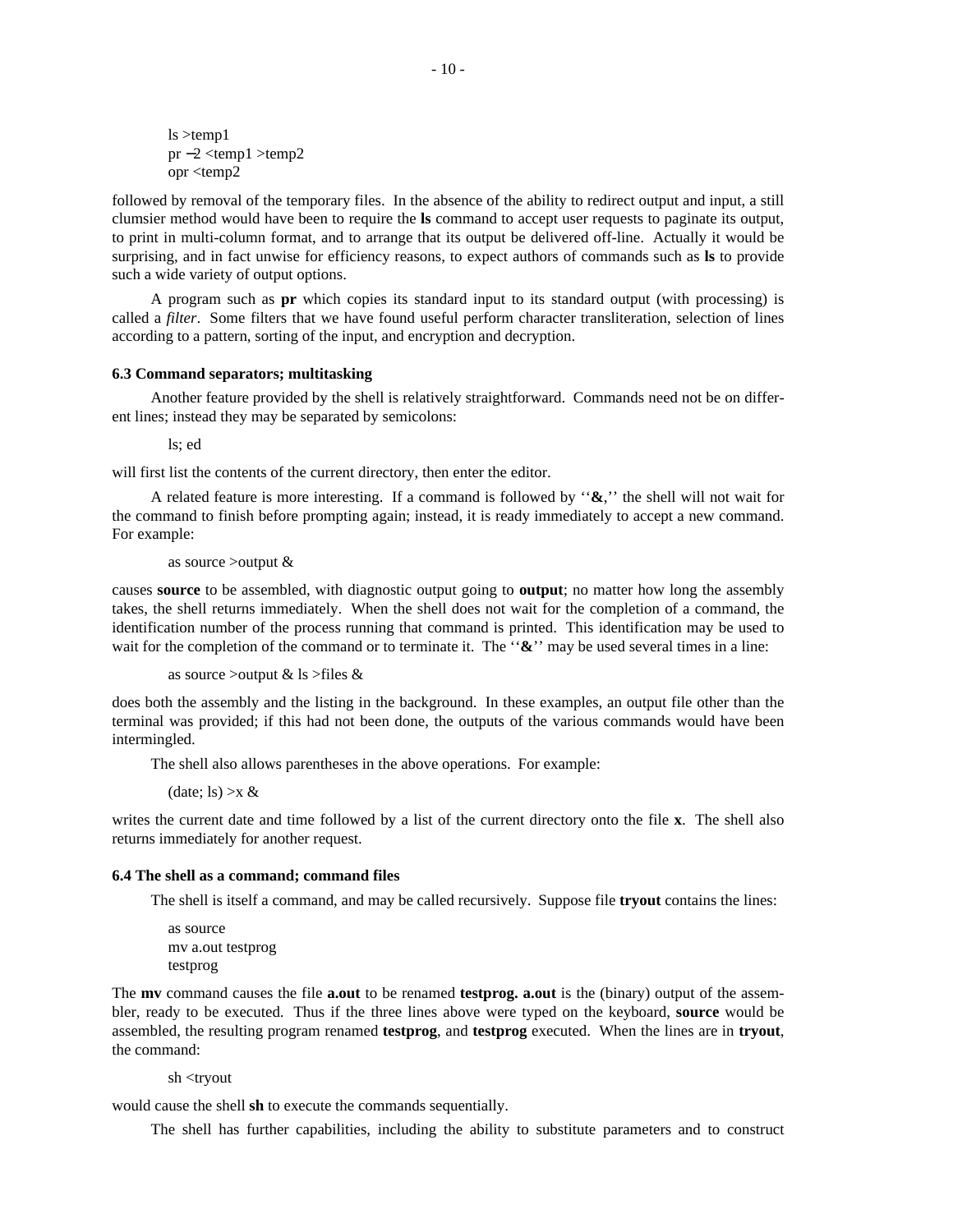argument lists from a specified subset of the file names in a directory. It also provides general conditional and looping constructions.

### **6.5 Implementation of the shell**

The outline of the operation of the shell can now be understood. Most of the time, the shell is waiting for the user to type a command. When the newline character ending the line is typed, the shell's **read** call returns. The shell analyzes the command line, putting the arguments in a form appropriate for **execute**. Then **fork** is called. The child process, whose code of course is still that of the shell, attempts to perform an **execute** with the appropriate arguments. If successful, this will bring in and start execution of the program whose name was given. Meanwhile, the other process resulting from the **fork**, which is the parent process, **wait**s for the child process to die. When this happens, the shell knows the command is finished, so it types its prompt and reads the keyboard to obtain another command.

Given this framework, the implementation of background processes is trivial; whenever a command line contains ''**&**,'' the shell merely refrains from waiting for the process that it created to execute the command.

Happily, all of this mechanism meshes very nicely with the notion of standard input and output files. When a process is created by the **fork** primitive, it inherits not only the memory image of its parent but also all the files currently open in its parent, including those with file descriptors 0, 1, and 2. The shell, of course, uses these files to read command lines and to write its prompts and diagnostics, and in the ordinary case its children—the command programs—inherit them automatically. When an argument with ''<'' or ''>'' is given, however, the offspring process, just before it performs **execute,** makes the standard I/O file descriptor (0 or 1, respectively) refer to the named file. This is easy because, by agreement, the smallest unused file descriptor is assigned when a new file is **open**ed (or **create**d); it is only necessary to close file 0 (or 1) and open the named file. Because the process in which the command program runs simply terminates when it is through, the association between a file specified after "<" or ">" and file descriptor 0 or 1 is ended automatically when the process dies. Therefore the shell need not know the actual names of the files that are its own standard input and output, because it need never reopen them.

Filters are straightforward extensions of standard I/O redirection with pipes used instead of files.

In ordinary circumstances, the main loop of the shell never terminates. (The main loop includes the branch of the return from **fork** belonging to the parent process; that is, the branch that does a **wait**, then reads another command line.) The one thing that causes the shell to terminate is discovering an end-of-file condition on its input file. Thus, when the shell is executed as a command with a given input file, as in:

#### sh <comfile

the commands in **comfile** will be executed until the end of **comfile** is reached; then the instance of the shell invoked by **sh** will terminate. Because this shell process is the child of another instance of the shell, the **wait** executed in the latter will return, and another command may then be processed.

### **6.6 Initialization**

The instances of the shell to which users type commands are themselves children of another process. The last step in the initialization of the system is the creation of a single process and the invocation (via **execute**) of a program called **init**. The role of **init** is to create one process for each terminal channel. The various subinstances of **init** open the appropriate terminals for input and output on files 0, 1, and 2, waiting, if necessary, for carrier to be established on dial-up lines. Then a message is typed out requesting that the user log in. When the user types a name or other identification, the appropriate instance of **init** wakes up, receives the log-in line, and reads a password file. If the user's name is found, and if he is able to supply the correct password, **init** changes to the user's default current directory, sets the process's user ID to that of the person logging in, and performs an **execute** of the shell. At this point, the shell is ready to receive commands and the logging-in protocol is complete.

Meanwhile, the mainstream path of **init** (the parent of all the subinstances of itself that will later become shells) does a **wait**. If one of the child processes terminates, either because a shell found an end of file or because a user typed an incorrect name or password, this path of **init** simply recreates the defunct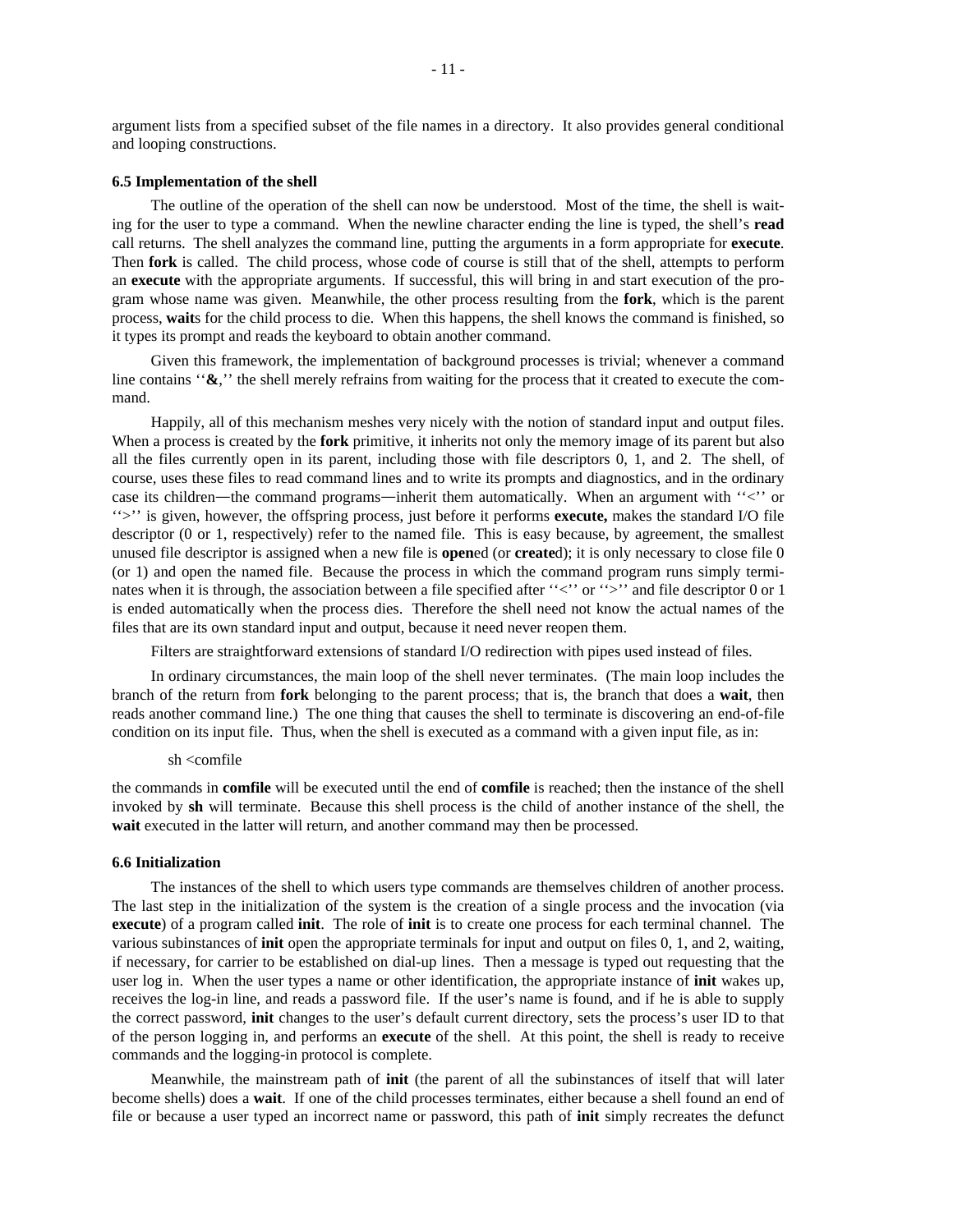process, which in turn reopens the appropriate input and output files and types another log-in message. Thus a user may log out simply by typing the end-of-file sequence to the shell.

### **6.7 Other programs as shell**

The shell as described above is designed to allow users full access to the facilities of the system, because it will invoke the execution of any program with appropriate protection mode. Sometimes, however, a different interface to the system is desirable, and this feature is easily arranged for.

Recall that after a user has successfully logged in by supplying a name and password, **init** ordinarily invokes the shell to interpret command lines. The user's entry in the password file may contain the name of a program to be invoked after log-in instead of the shell. This program is free to interpret the user's messages in any way it wishes.

For example, the password file entries for users of a secretarial editing system might specify that the editor **ed** is to be used instead of the shell. Thus when users of the editing system log in, they are inside the editor and can begin work immediately; also, they can be prevented from invoking programs not intended for their use. In practice, it has proved desirable to allow a temporary escape from the editor to execute the formatting program and other utilities.

Several of the games (e.g., chess, blackjack, 3D tic-tac-toe) available on the system illustrate a much more severely restricted environment. For each of these, an entry exists in the password file specifying that the appropriate game-playing program is to be invoked instead of the shell. People who log in as a player of one of these games find themselves limited to the game and unable to investigate the (presumably more interesting) offerings of the Unix system as a whole.

## **VII. TRAPS**

The PDP-11 hardware detects a number of program faults, such as references to non-existent memory, unimplemented instructions, and odd addresses used where an even address is required. Such faults cause the processor to trap to a system routine. Unless other arrangements have been made, an illegal action causes the system to terminate the process and to write its image on file **core** in the current directory. A debugger can be used to determine the state of the program at the time of the fault.

Programs that are looping, that produce unwanted output, or about which the user has second thoughts may be halted by the use of the **interrupt** signal, which is generated by typing the ''delete'' character. Unless special action has been taken, this signal simply causes the program to cease execution without producing a **core** file. There is also a **quit** signal used to force an image file to be produced. Thus programs that loop unexpectedly may be halted and the remains inspected without prearrangement.

The hardware-generated faults and the interrupt and quit signals can, by request, be either ignored or caught by a process. For example, the shell ignores quits to prevent a quit from logging the user out. The editor catches interrupts and returns to its command level. This is useful for stopping long printouts without losing work in progress (the editor manipulates a copy of the file it is editing). In systems without floating-point hardware, unimplemented instructions are caught and floating-point instructions are interpreted.

#### **VIII. PERSPECTIVE**

Perhaps paradoxically, the success of the Unix system is largely due to the fact that it was not designed to meet any predefined objectives. The first version was written when one of us (Thompson), dissatisfied with the available computer facilities, discovered a little-used PDP-7 and set out to create a more hospitable environment. This (essentially personal) effort was sufficiently successful to gain the interest of the other author and several colleagues, and later to justify the acquisition of the PDP-11/20, specifically to support a text editing and formatting system. When in turn the 11/20 was outgrown, the system had proved useful enough to persuade management to invest in the PDP-11/45, and later in the PDP-11/70 and Interdata 8/32 machines, upon which it developed to its present form. Our goals throughout the effort, when articulated at all, have always been to build a comfortable relationship with the machine and to explore ideas and inventions in operating systems and other software. We have not been faced with the need to satisfy someone else's requirements, and for this freedom we are grateful.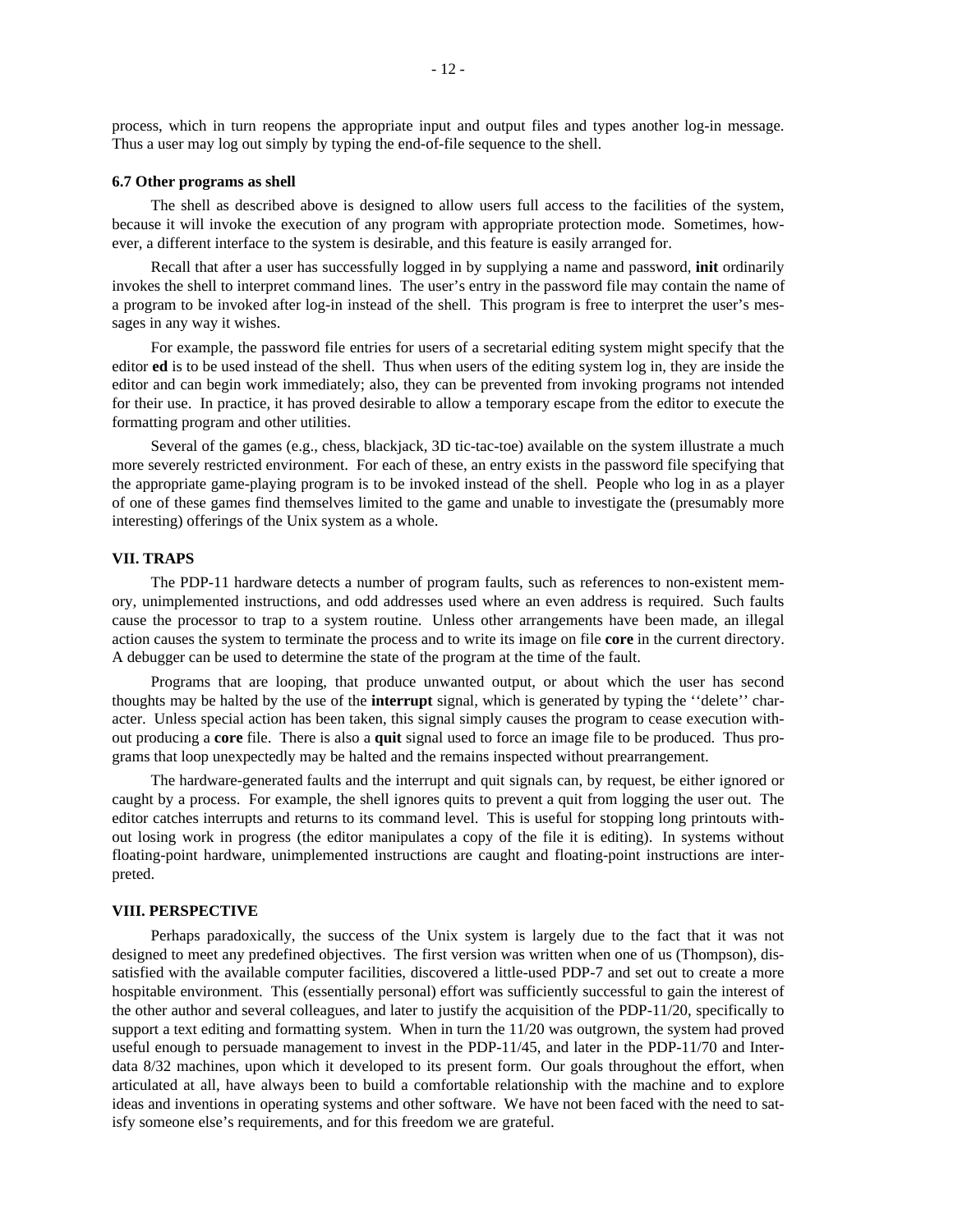Three considerations that influenced the design of Unix are visible in retrospect.

First: because we are programmers, we naturally designed the system to make it easy to write, test, and run programs. The most important expression of our desire for programming convenience was that the system was arranged for interactive use, even though the original version only supported one user. We believe that a properly designed interactive system is much more productive and satisfying to use than a ''batch'' system. Moreover, such a system is rather easily adaptable to noninteractive use, while the converse is not true.

Second: there have always been fairly severe size constraints on the system and its software. Given the partially antagonistic desires for reasonable efficiency and expressive power, the size constraint has encouraged not only economy, but also a certain elegance of design. This may be a thinly disguised version of the ''salvation through suffering'' philosophy, but in our case it worked.

Third: nearly from the start, the system was able to, and did, maintain itself. This fact is more important than it might seem. If designers of a system are forced to use that system, they quickly become aware of its functional and superficial deficiencies and are strongly motivated to correct them before it is too late. Because all source programs were always available and easily modified on-line, we were willing to revise and rewrite the system and its software when new ideas were invented, discovered, or suggested by others.

The aspects of Unix discussed in this paper exhibit clearly at least the first two of these design considerations. The interface to the file system, for example, is extremely convenient from a programming standpoint. The lowest possible interface level is designed to eliminate distinctions between the various devices and files and between direct and sequential access. No large ''access method'' routines are required to insulate the programmer from the system calls; in fact, all user programs either call the system directly or use a small library program, less than a page long, that buffers a number of characters and reads or writes them all at once.

Another important aspect of programming convenience is that there are no ''control blocks'' with a complicated structure partially maintained by and depended on by the file system or other system calls. Generally speaking, the contents of a program's address space are the property of the program, and we have tried to avoid placing restrictions on the data structures within that address space.

Given the requirement that all programs should be usable with any file or device as input or output, it is also desirable to push device-dependent considerations into the operating system itself. The only alternatives seem to be to load, with all programs, routines for dealing with each device, which is expensive in space, or to depend on some means of dynamically linking to the routine appropriate to each device when it is actually needed, which is expensive either in overhead or in hardware.

Likewise, the process-control scheme and the command interface have proved both convenient and efficient. Because the shell operates as an ordinary, swappable user program, it consumes no ''wireddown'' space in the system proper, and it may be made as powerful as desired at little cost. In particular, given the framework in which the shell executes as a process that spawns other processes to perform commands, the notions of I/O redirection, background processes, command files, and user-selectable system interfaces all become essentially trivial to implement.

## **Influences**

The success of Unix lies not so much in new inventions but rather in the full exploitation of a carefully selected set of fertile ideas, and especially in showing that they can be keys to the implementation of a small yet powerful operating system.

The **fork** operation, essentially as we implemented it, was present in the GENIE time-sharing system [10]. On a number of points we were influenced by Multics, which suggested the particular form of the I/O system calls [11], and both the name of the shell and its general functions. The notion that the shell should create a process for each command was also suggested to us by the early design of Multics, although in that system it was later dropped for efficiency reasons. A similar scheme is used by TENEX [12].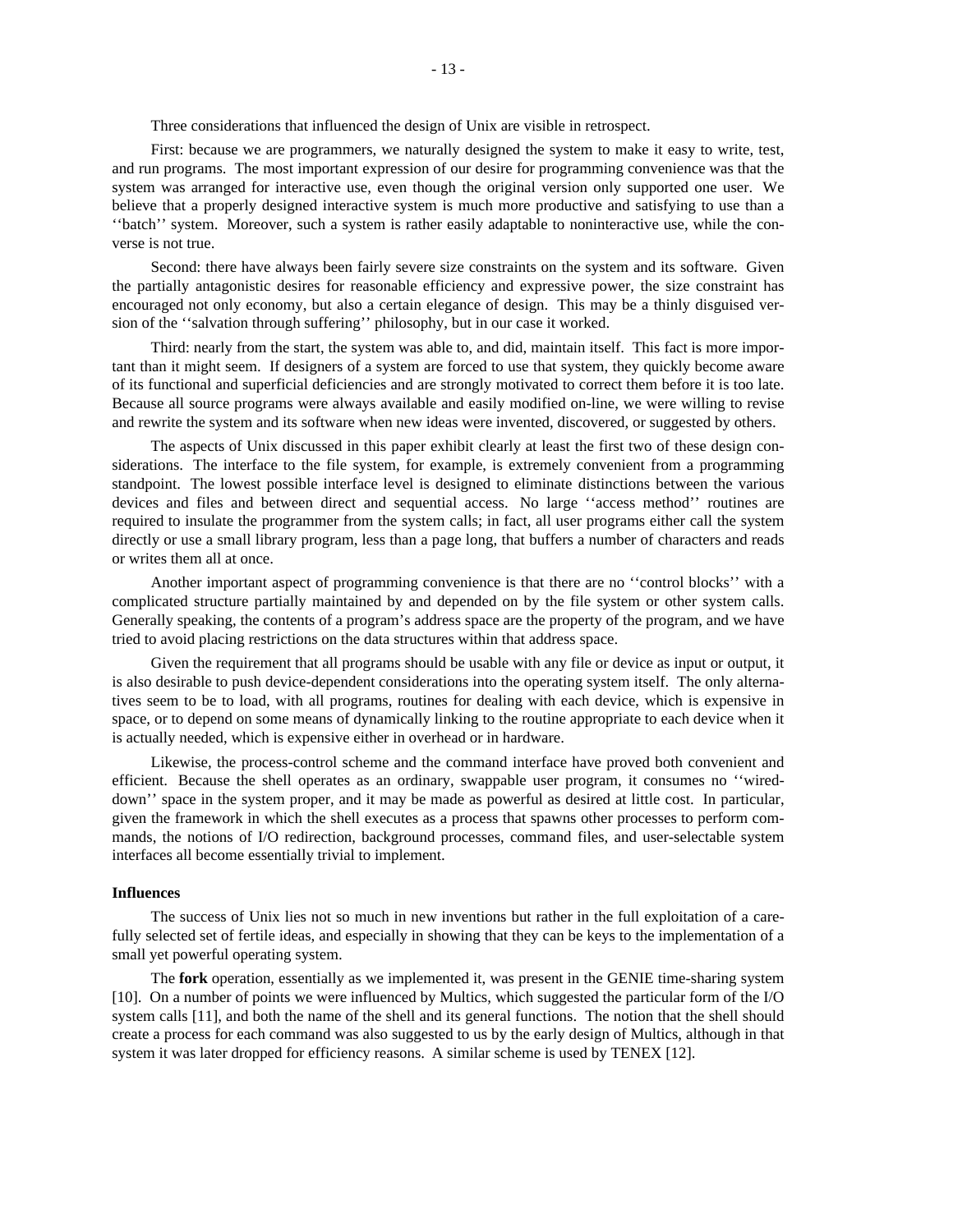### **IX. STATISTICS**

The following numbers are presented to suggest the scale of the Research Unix operation. Those of our users not involved in document preparation tend to use the system for program development, especially language work. There are few important ''applications'' programs.

Overall, we have today:

| 125     | user population                        |
|---------|----------------------------------------|
| 33      | maximum simultaneous users             |
| 1,630   | directories                            |
| 28,300  | files                                  |
| 301,700 | 512-byte secondary storage blocks used |

There is a ''background'' process that runs at the lowest possible priority; it is used to soak up any idle CPU time. It has been used to produce a million-digit approximation to the constant *e*, and other semiinfinite problems. Not counting this background work, we average daily:

| 13,500 | commands         |
|--------|------------------|
| 9.6    | <b>CPU</b> hours |
| 230    | connect hours    |
| 62     | different users  |
| 240    | log-ins          |

### **X. ACKNOWLEDGMENTS**

The contributors to Unix are, in the traditional but here especially apposite phrase, too numerous to mention. Certainly, collective salutes are due to our colleagues in the Computing Science Research Center. R. H. Canaday contributed much to the basic design of the file system. We are particularly appreciative of the inventiveness, thoughtful criticism, and constant support of R. Morris, M. D. McIlroy, and J. F. Ossanna.

### **References**

- 1. L. P. Deutsch and B. W. Lampson, 'An online editor,' J. Comm. Assoc. Comp. Mach. **10** 12, December 1967 pp. 793-799, 803
- 2. B. W. Kernighan and L. L. Cherry, 'A System for Typesetting Mathematics,' J. Comm. Assoc. Comp. Mach. **18,** pp. 151-157, March 1975.
- 3. B. W. Kernighan, M. E. Lesk and J. F. Ossanna, 'Document Preparation,' Bell Sys. Tech. J. **57** 6 part 2, pp. 2115-2135, July-August 1978.
- 4. T. A. Dolotta and J. R. Mashey, 'An Introduction to the Programmer's Workbench,' Proc. 2nd Int. Conf. on Software Engineering, October 13-15, 1976, pp. 164-168.
- 5. T. A. Dolotta, R. C. Haight, and J. R. Mashey, 'The Programmer's Workbench,' Bell Sys. Tech. J. **57** 6, pp. 2177-2200, July-August, 1978.
- 6. H. Lycklama, 'UNIX on a Microprocessor,' Bell Sys. Tech. J., **57** 6, pp. 2087-2101. July-August 1978.
- 7. B. W. Kernighan and D. M. Ritchie, *The C Programming Language,* Prentice-Hall, Englewood Cliffs, New Jersey, 1978. Second edition, 1988.
- 8. Aleph-null, 'Computer Recreations,' Software Practice and Experience, **1** 2, April-June 1971, pp. 201-204.
- 9. S. R. Bourne, 'The UNIX Shell,' Bell Sys. Tech. J. **57** 6, pp. 1971-1990, July-August 1978.
- 10. L. P. Deutsch and B. W. Lampson, 'SDS 930 time-sharing system preliminary reference manual,' Doc. 30.10.10, Project GENIE, Univ. Cal. at Berkeley, April 1965.